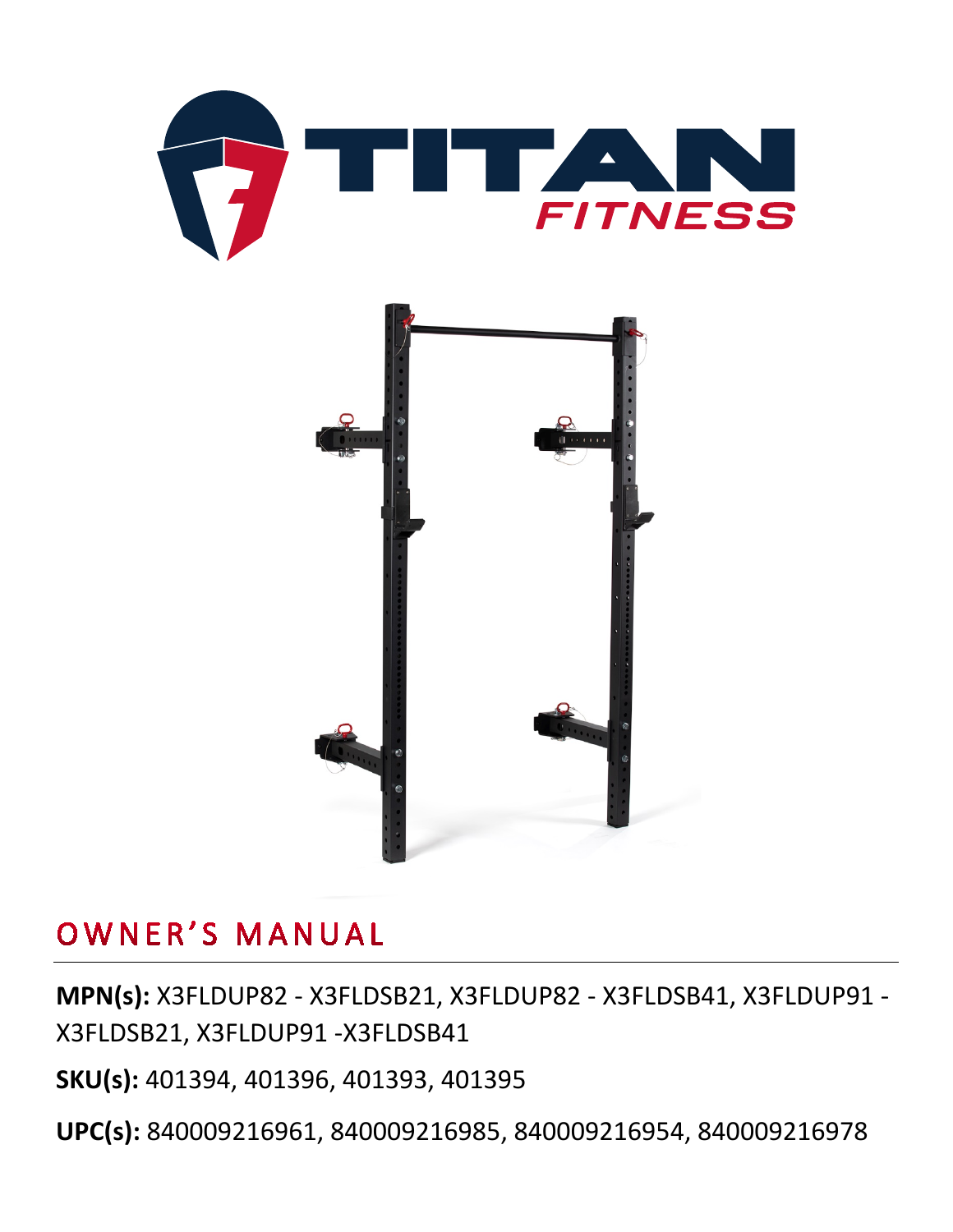## X 3 F L D U P 8 2 O R X 3 F L D U P 9 1

#### PARTS DIAGRAM



| <b>KEY</b> | <b>BOX</b> | <b>DESCRIPTION</b>     |  |
|------------|------------|------------------------|--|
| $\bf (1)$  |            | X3FLDUP82 or X3FLDUP91 |  |

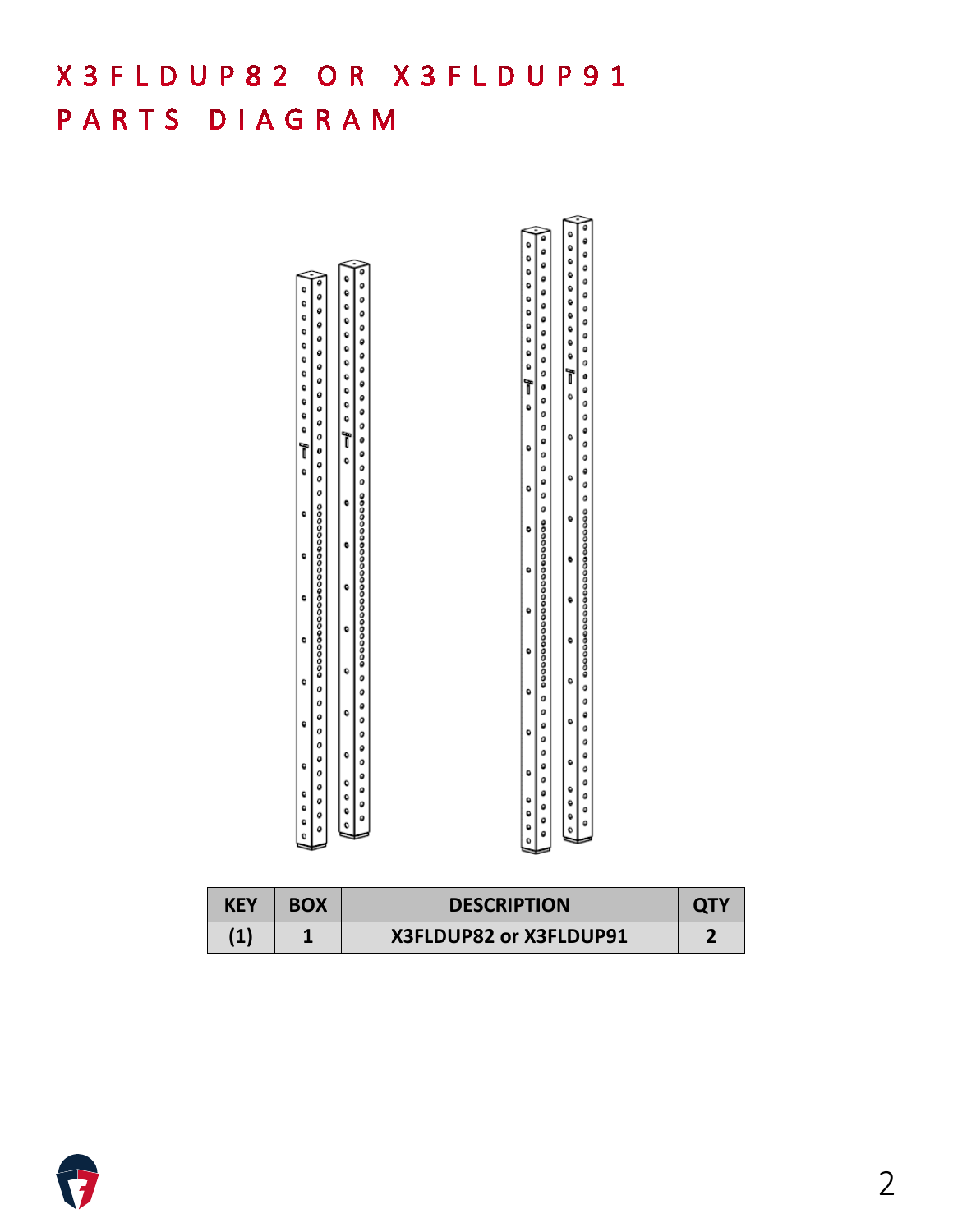

| <b>KEY</b> | <b>BOX</b>     | <b>DESCRIPTION</b>               | <b>QTY</b>              | <b>KEY</b> | <b>BOX</b>     | <b>DESCRIPTION</b>                 | <b>QTY</b>     |
|------------|----------------|----------------------------------|-------------------------|------------|----------------|------------------------------------|----------------|
| (1)        | $\overline{2}$ | <b>Rear Connecting Frame</b>     | 4                       | (11)       | $\overline{2}$ | Long Plastic Plate 148*68*5        | 4              |
| (2)        | $\overline{2}$ | <b>Pull Up Bar</b>               | $\mathbf{1}$            | (12)       | $\overline{2}$ | Plastic Plate 68*58*5              | $\overline{2}$ |
| (3)        | $\overline{2}$ | J-Hook(L)                        | $\mathbf{1}$            | (13)       | $\overline{2}$ | Front Plastic Plate 68*48*5        | $\overline{2}$ |
| (4)        | $\overline{2}$ | J-Hook(R)                        | $\mathbf{1}$            | (14)       | $\overline{2}$ | Short Plastic Plate 58*48*5        | $\overline{2}$ |
| (5)        | $\overline{2}$ | <b>PIN</b>                       | $6\phantom{1}6$         | (15)       | $\overline{2}$ | Flat Washer $\Phi$ 17* $\Phi$ 30*3 | 24             |
| (6)        | $\overline{2}$ | Cable $\Phi$ 5.5* $\Phi$ 1.6*330 | 6                       | (16)       | $\overline{2}$ | Spring Washer $\Phi$ 16            | 12             |
| (7)        | $\overline{2}$ | Pull Ring @1.5*31                | 12                      | (17)       | $\overline{2}$ | <b>Nut M16</b>                     | 12             |
| (8)        | $\overline{2}$ | Small Pin $\Phi$ 6*45            | 6                       | (18)       | $\overline{2}$ | Hex Bolt M16*110                   | 8              |
| (9)        | $\overline{2}$ | <b>Retaining Bracket</b>         | $\overline{\mathbf{4}}$ | (19)       | $\overline{2}$ | Hex Bolt M16*135                   | 4              |
| (10)       | $\overline{2}$ | <b>Φ16 Bushing</b>               | 8                       | (20)       | $\overline{2}$ | Countersunk head screw M6*10       | 28             |

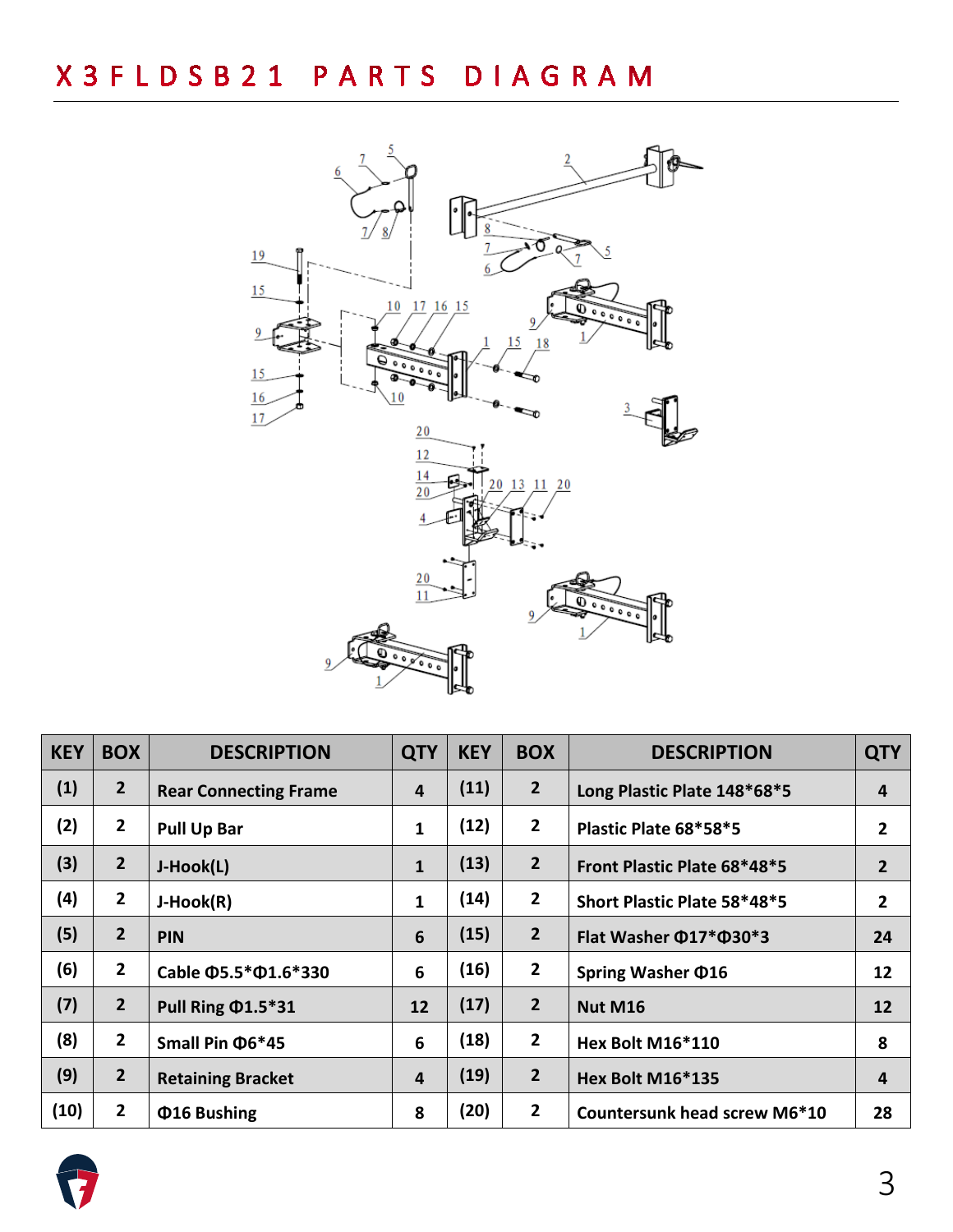Connect the Rear Connecting Frame (1) and Upright Frame (21), using Flat Washer Φ17\*Φ30\*3(15), Spring Washer Φ16 (16), M16 Nut (17) and Hex Bolt M16\*110 (18).



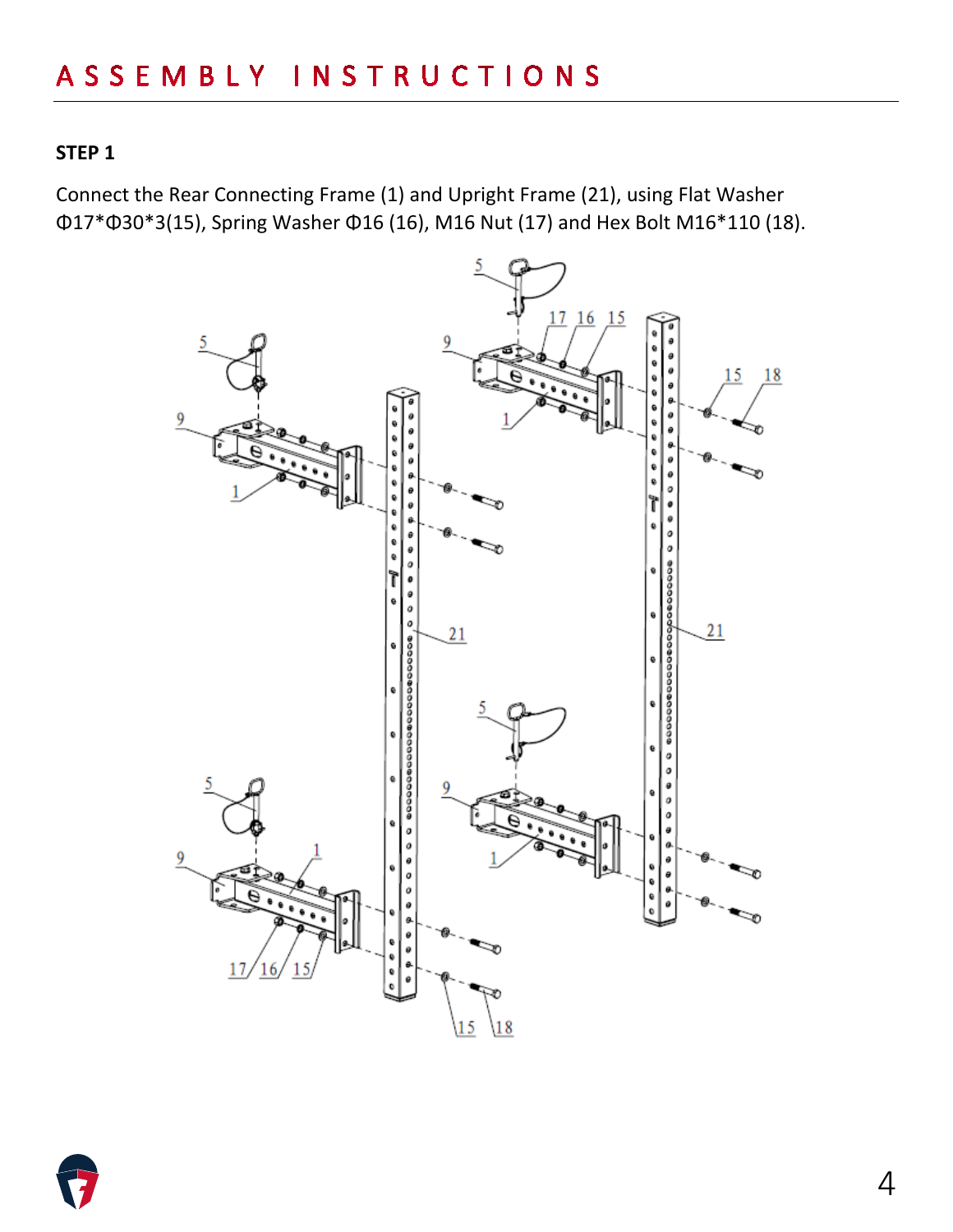- 1. Fixing the Retaining Bracket (4) on the Wall.
- 2. Fixing the Pull Up Bar (2) on the Upright Frame (21), using the Pin (5).
- 3. Install the Left and Right J-Hook (3 & 4) on the Upright Frame (21).
- 4. Insert the Pin (5) on the Retaining Bracket (4).



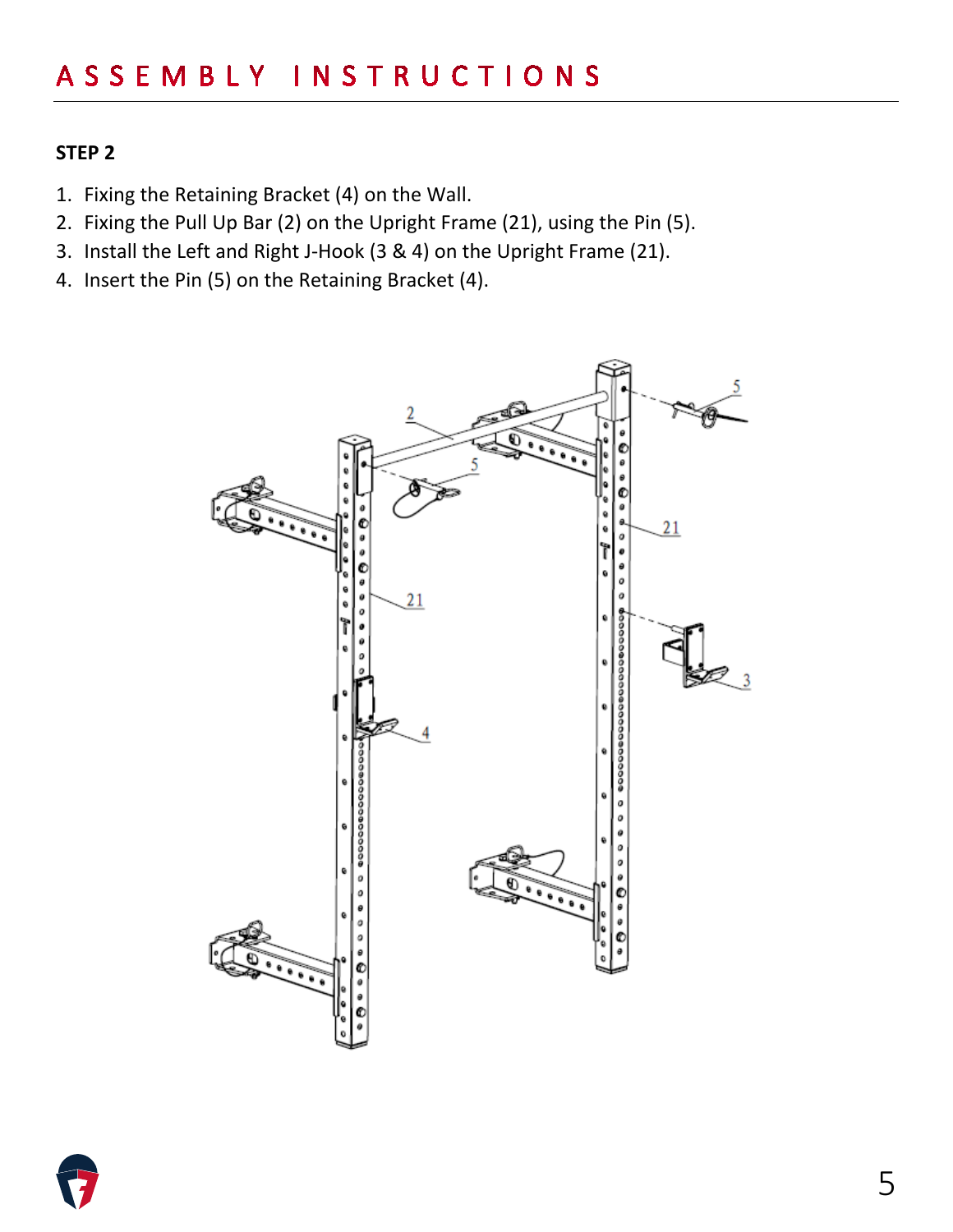

| <b>KE</b> | <b>BO</b>      | <b>DESCRIPTION</b>               | QT             | <b>KEY</b> | <b>BOX</b>     | <b>DESCRIPTION</b>                 | QT             |
|-----------|----------------|----------------------------------|----------------|------------|----------------|------------------------------------|----------------|
| (1)       | $\overline{2}$ | <b>Rear Connecting Frame</b>     | $\overline{2}$ | (12)       | $\overline{2}$ | <b>Φ16 Bushing</b>                 | 8              |
| (2)       | $\overline{2}$ | <b>Rear Short Connecting</b>     | $\overline{2}$ | (13)       | $\overline{2}$ | Long Plastic Plate 148*68*5        | 4              |
| (3)       | $\overline{2}$ | <b>Pull Up Bar</b>               | $\mathbf{1}$   | (14)       | $\overline{2}$ | Plastic Plate 68*58*5              | $\overline{2}$ |
| (4)       | $\overline{2}$ | J-Hook(L)                        | $\mathbf{1}$   | (15)       | $\overline{2}$ | Front Plastic Plate 68*48*5        | $\overline{2}$ |
| (5)       | $\overline{2}$ | J-Hook(R)                        | $\mathbf{1}$   | (16)       | $\overline{2}$ | Short Plastic Plate 58*48*5        | $\overline{2}$ |
| (6)       | $\overline{2}$ | <b>PIN</b>                       | 6              | (17)       | $\overline{2}$ | Flat Washer $\Phi$ 17* $\Phi$ 30*3 | 24             |
| (7)       | $\overline{2}$ | Cable $\Phi$ 5.5* $\Phi$ 1.6*330 | 6              | (18)       | $\overline{2}$ | Spring Washer $\Phi$ 16            | 12             |
| (8)       | $\overline{2}$ | Pull Ring $\Phi$ 1.5*31          | 12             | (19)       | $\overline{2}$ | <b>Nut M16</b>                     | 12             |
| (9)       | $\overline{2}$ | Small Pin $\Phi$ 6*45            | 6              | (20)       | $\overline{2}$ | Hex Bolt M16*110                   | 8              |
| (10)      | $\overline{2}$ | <b>Retaining Bracket</b>         | $\overline{2}$ | (21)       | $\mathbf{2}$   | <b>Hex Bolt M16*135</b>            | 4              |
| (11)      | $\overline{2}$ | <b>Long Retaining Bracket</b>    | $\overline{2}$ | (22)       | $\overline{2}$ | Countersunk head screw M6*10       | 28             |

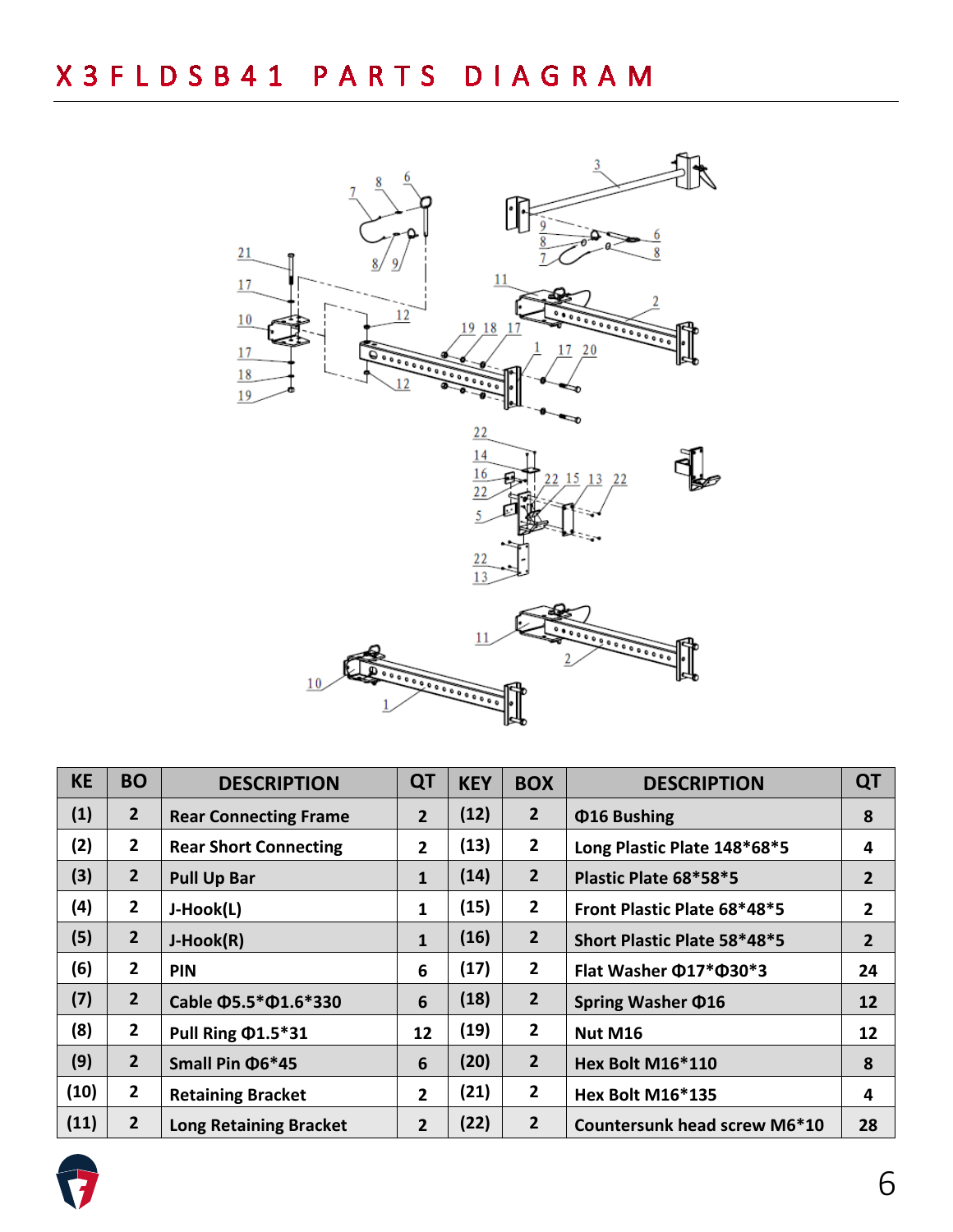Install the Rear Connecting Frame (1) and Rear Short Connecting Frame (2) on the Upright Frame (23), using Flat Washer Φ17\*Φ30\*3(17), Spring Washer Φ16 (18), M16 Nut (19) and Hex Bolt M16\*110 (20).



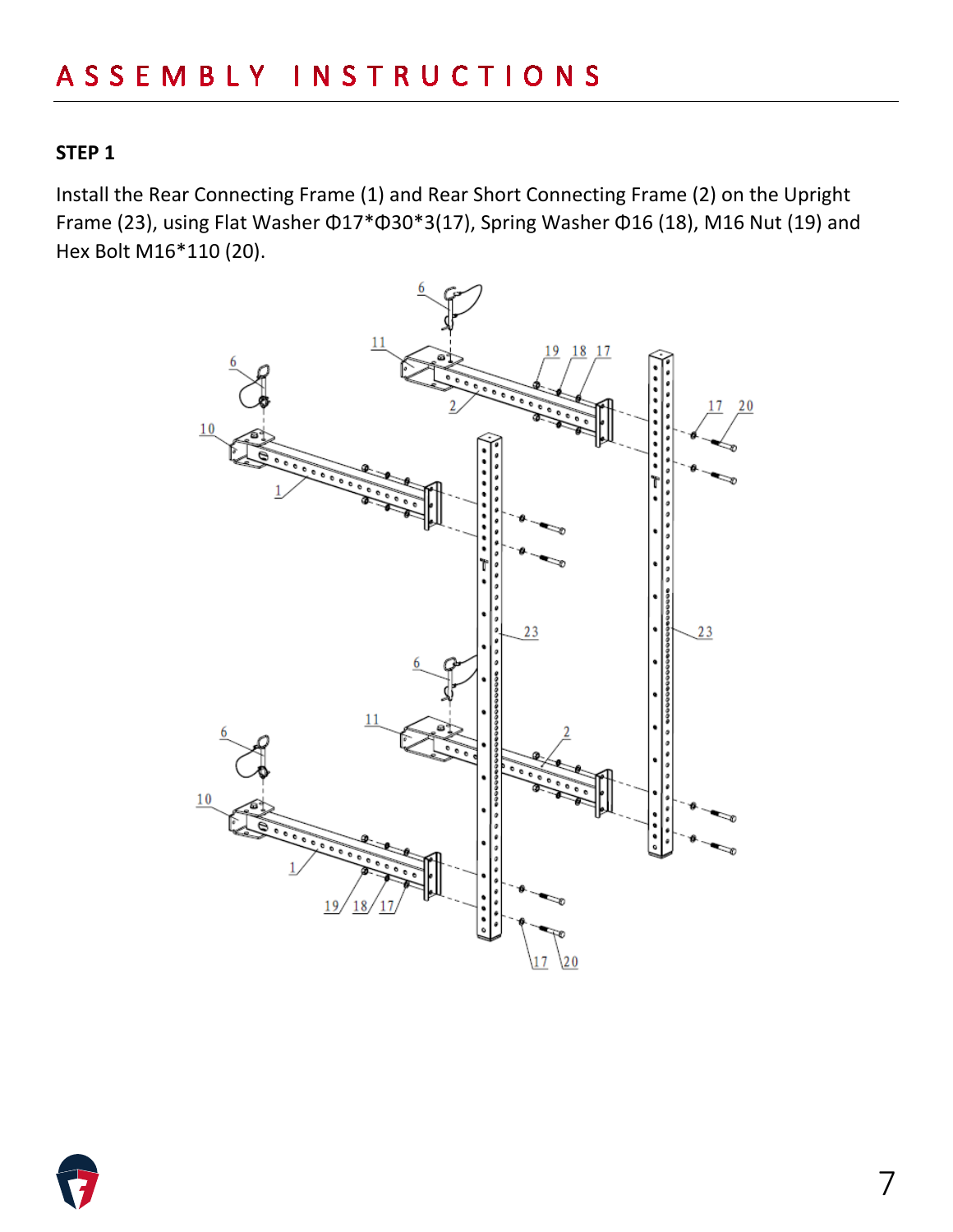- 1. Fixing the Long Retaining Bracket (11) and Retaining Bracket (10) on the Wall.
- 2. Fixing the Pull Up Bar (3) on the Upright Frame (23), using the Pin (6).
- 3. Install the Left and Right J-Hook (4 & 5) on the Upright Frame (23).
- 4. Insert the Pin (6) on the Long Retaining Bracket (11) and Retaining Bracket (10).